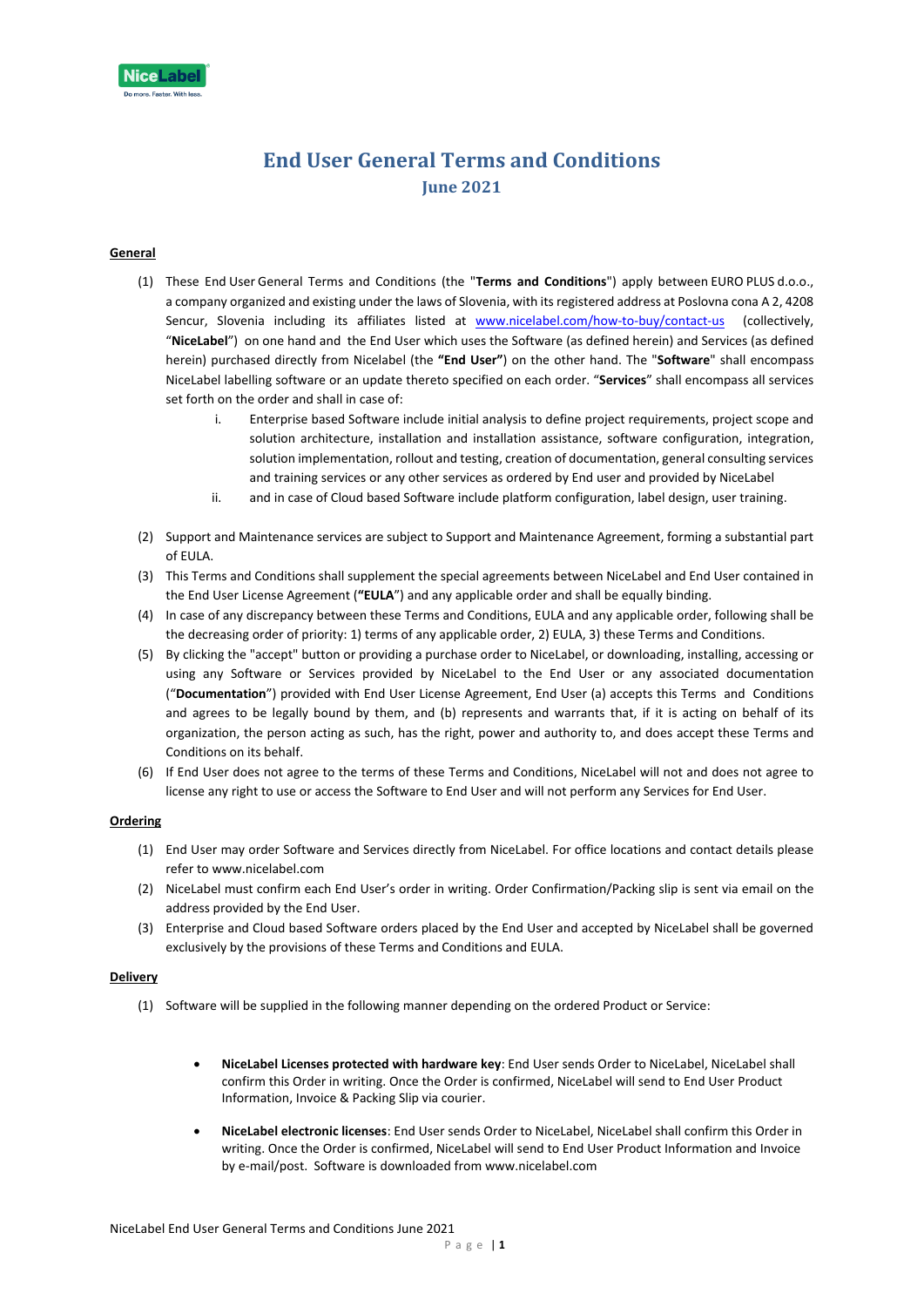

- **NiceLabel Cloud subscription:** End User sends Order to NiceLabel, NiceLabel shall confirm this Order in writing. Once the Order is confirmed, NiceLabel will send to End User Product Information and Invoice by e-mail/post. Invitation for Label Cloud Account configuration is sent via e-mail to End User.
- **Software maintenance:** End User sends Order to NiceLabel, NiceLabel shall confirm this Order in writing. Once the Order is confirmed, NiceLabel will deliver to End User Software Maintenance Information and Invoice by e-mail/post.
- **Services:** End User sends Order to NiceLabel, NiceLabel shall confirm this Order in writing. Once the Order is confirmed, NiceLabel will send to End User Services Information and Invoice, after Services are confirmed by End User.
- (2) Delivery time shall be defined in the Order and confirmed by accepting Order Confirmation. Delivery shall be subject to payment of fees to be borne by the End User.
- (3) All deliveries are subject to, and NiceLabel shall have no liability for, delays or cancellations due to fires, accidents, strikes, riots, delays in or lack of proper transportation at, inability to obtain or interruption(s) with the supply of raw materials, energy, gas, telecommunications or similar, earthquakes, disasters, unexpected production problems of NiceLabel, force major, causes beyond NiceLabel's control, or any other cause which may affect NiceLabel in the delivery of the Software and services. NiceLabelshall promptly notify the End Userif any confirmed order, or any portion of any confirmed order, cannot be fulfilled or if there will be delays in delivery.
- (4) All risks in respect of any Software or appertaining Documentation shall pass to the End User upon acceptance in case of Enterprise based Software and upon downloading of the Software in case of Cloud based Software by the End User.

# **Change order process**

- (1) If End User desires to make an adjustment to any part of any applicable order, the parties will negotiate in good faith and agree to a change order. Each change order shall detail the agreed changes to the applicable task, responsibility, duty, pricing, timeline, or other matter.
- (2) The change order will become effective upon the execution of the change order by both parties and shall be subject to these Terms and Conditions and EULA.

#### **Complaint Resolution Process**

- (1) Any complaint with regards to the Products and Services shall be opened within 60 days from the delivery. All complaints received by NiceLabel after that deadline shall be declined without any liability of NiceLabel towards End User.
- (2) NiceLabel will promptly and without delay remedy any defect by repairing or replacing a defective Software and by re-performing a defective Service. If a defect cannot be remedied, End User shall be entitled to a reduction of the license fee or services fee as applicable.

#### **Pricing and Payment**

- (1) Fees shall be determined based on the NiceLabel pricelist as amended from time to time or NiceLabel quote sent to the End User.
- (2) NiceLabel invoices will include reasonable travel expenses as incurred.
- (3) All undisputed payments are due net thirty (30) days after the date of the issuing of the correct invoice from NiceLabel, if not agreed otherwise. If End User reasonably disputes any item in an invoice, it shall provide NiceLabel with notice of the dispute, including an explanation of the reasons for such dispute, within eight (8) Business Days of the receipt of any invoice. All payments shall be made by SWIFT transfer to NiceLabel bank account. All payments should be made in currency indicated on the invoice. Failure or delay on the part of the End User to exercise this right shall operate as a waiver thereof. Default interest rate at the maximum amount allowed by applicable law may be assessed by NiceLabel on any unpaid amounts validly due hereunder, from the date overdue until paid. The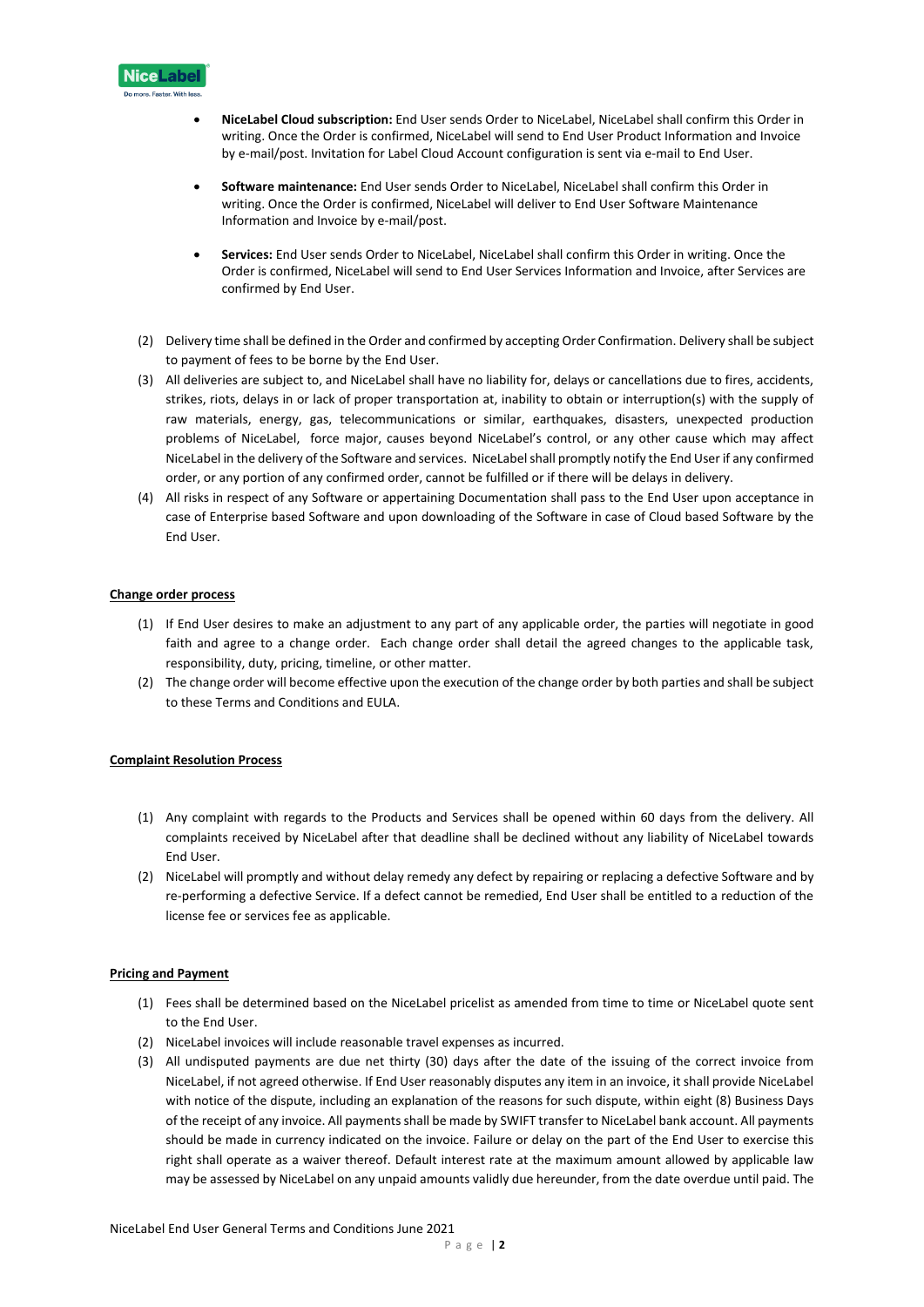

End User will receive a written notification by NiceLabel for all invoices overdue for more than 30 days. NiceLabel may cease the provision of technical support and software delivery if invoices are overdue for more than 30 days and will only recommence when overdue invoices are completely settled. Furthermore, NiceLabel may request a 100% prepayment for all further deliveries of the Products(s) in such case.

- (4) All amounts are exclusive of VAT (or sales tax, as applicable), except where in accordance with local laws VAT (or sales tax, as applicable) shall be included in the relevant amounts. If VAT (sales tax, as applicable) is chargeable in respect of all or any of the amounts paid to NiceLabel, End User shall, upon receipt of a valid VAT (sales tax, as applicable) invoice, pay to Nicelabel such VAT (sales tax, as applicable) at the rate for the time being and from time to time properly chargeable, in respect of the relevant supply of the Software or the Services by NiceLabel. If applicable for U.S. End Users, the parties acknowledge that at the time of accepting this Terms and Conditions, no U.S. state or federal sales tax is charged for the Services and Software. Notwithstanding the foregoing, the End User acknowledges and agrees, if applicable, should U.S. federal or state tax laws change such that NiceLabel is required to charge End User sales tax on Services and/or Software provided hereunder, NiceLabel shall provide End User with an invoice expressly stating the amount of any such sales tax payable.
- (5) End User agrees to bear and be responsible for the payment of all taxes, except for taxes based upon NiceLabel income, including all sales, use harmonized, rental receipt, personal property, customs duties or levies, federal, provincial or foreign taxes or other taxes, which may be levied or assessed in connection order. End User shall pay such tax when due or reimburse NiceLabel as NiceLabel may request. If any tax is required to be paid by NiceLabel, the full amount of such tax will be billed to End User separately.

# **Term and Termination**:

- (1) NiceLabel may terminate the agreement concluded based on the acceptance of the order immediately upon written notice to the End User: (a) if End User fails to comply with these Terms and Conditions and/or EULA; or (b) in case of infringement by the End User of NiceLabel Intellectual Property Rights. NiceLabel may suspend Services if End User fails to pay the any applicable fees. NiceLabel will promptly provide End User with written notice of suspension and NiceLabel will lift the suspension upon End User's full payment of any outstanding fees. This remedy is in addition to any other remedies NiceLabel may have under applicable laws.
- (2) In case of termination for default by the NiceLabel, End User remove all copies of the Software and all its components from all its systems, and destroy all related media and documentation, if any. Either party may terminate any order, or suspend its performance hereunder or thereunder, if the other party becomes insolvent or bankrupt or ceases to do business.

# **Intellectual Property rights**

- (1) Software and accompanying Documentation and all intellectual property residing therein are and shall remain the property of NiceLabel and NiceLabel does not convey any proprietary interests in or to the Software other than the rights granted under these Terms and Conditions. Taking this in consideration, End User agrees and acknowledges that: (a) all rights, title and interest in the NiceLabel's intellectual property is owned by and shall remain vested in NiceLabel, (b) all use of the same shall inure to the benefit of NiceLabel, and (c) nothing contained in or undertaken pursuant to this Terms and Conditions shall give End User any right, title or interest in or to the same, other than those granted with these Terms and Conditions. The End User will not attempt to, apply for or register any intellectual property in its own name or solicit or give permission to any third party to do so and will further not use and/or register any intellectual property, as applicable, as a domain name. If the End User breaches this provision, it will or will procure that a third party transfers any applications, registrations, renewals or similar to NiceLabel without any costs for NiceLabel and will or will procure that a third party signs any and all documents needed for a successful transfer of such intellectual property to NiceLabel. The End User shall safeguard the Software (including all copies thereof) from infringement, misappropriation, theft, misuse, or unauthorized access. The End User shall promptly notify NiceLabel if it becomes aware of any infringement of NiceLabel's Intellectual Property Rights in the Products and fully cooperate with NiceLabel, at NiceLabel' expense, in any legal action taken by NiceLabel to enforce its Intellectual Property Rights.
- (2) End User shall promptly notify NiceLabel of any claim that the End user's use of the Software violates or infringes any Intellectual Property Rights of a third party and in the event that NiceLabel believes that the Software's use of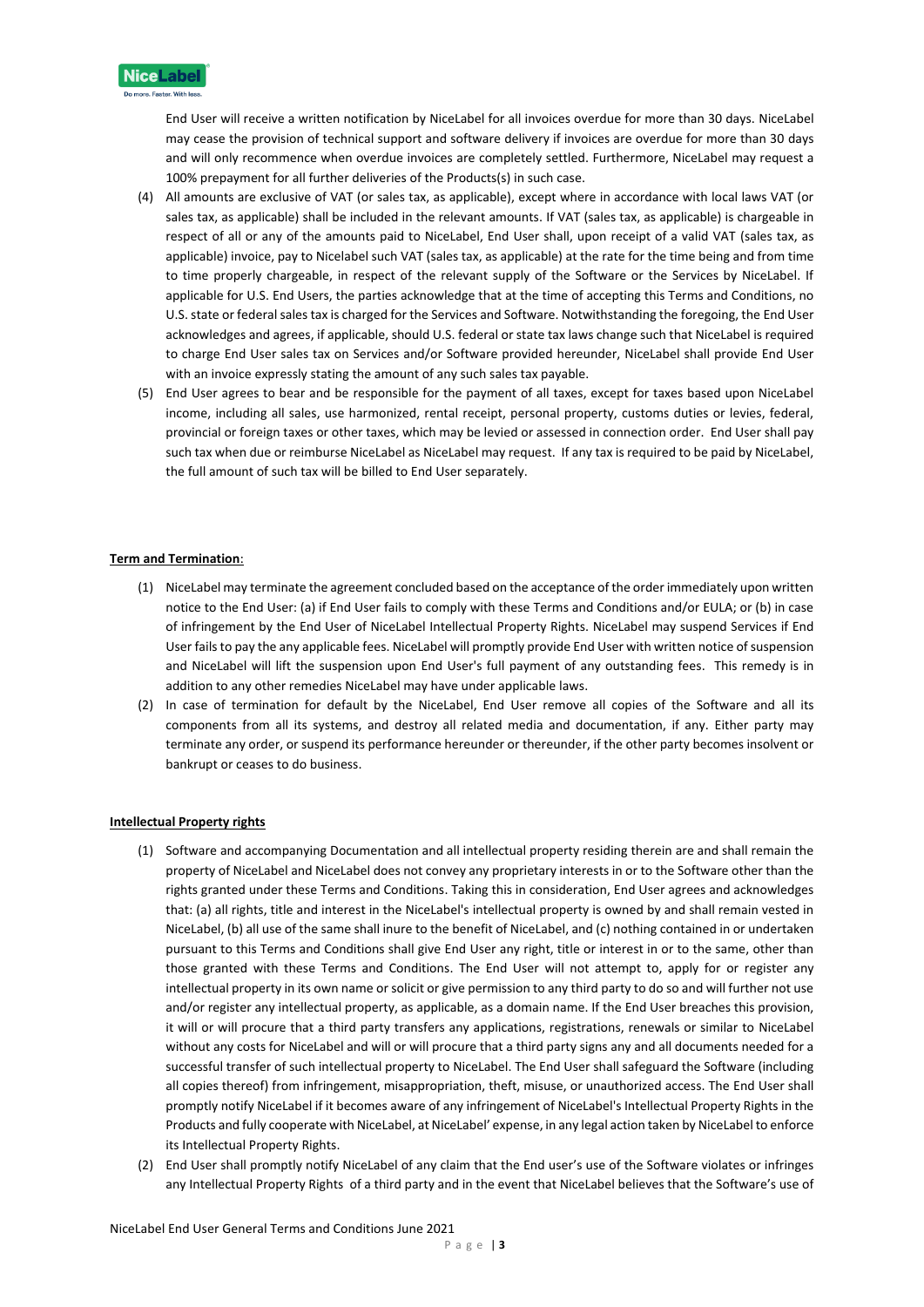

the Software is likely to be infringing, NiceLabel, at its option and expense, may either (i) secure for the End User the rights necessary to continue to use the Software, (ii) modify the Software so that it becomes non-infringing, (iii) replace the potentially infringing portion of the Software with a functionally equivalent non-infringing product or service, or (iv) if NiceLabel determines that none of the foregoing options are reasonably practicable, immediately terminate the relationship hereunder (and under the EULA) and issue a refund of the price paid.

## **Indemnification**

The End User shall indemnify and hold NiceLabel harmless from and against any and all claims, liabilities, costs and expenses (including legal fees) arising out of (i) faulty or improper incorporation, installation, integration or support of the Software by the End User or its agents, (ii) any misrepresentations by End User or its employees in respect of the Software, (iii) any violation by the End User of any of the material provisions of these Terms and Conditions and EULA, or (iv) any End User's violation of any rights of any third person or entity, or (v) any negligent, wrongful or intentional acts or omissions on the part of the End User or its employees or agents. If NiceLabel is obligated to respond to a third-party subpoena or other compulsory legal order or process described above, the End User shall also reimburse NiceLabel for reasonable attorney fees, as well as NiceLabel employees' and contractors' time and materials spent responding to the third-party subpoena or other compulsory legal order or process at reasonable hourly rates.

#### **Lawful use only and fulfillment of legal requirements**

- (1) Software may be used only for lawful purposes. End User must comply with all applicable local and international laws, regulations, or conventions, including without limitation those related to data privacy, international communications, and exportation of technical or personal data. Software may not be used for any criminal or illegal activities or any activities that might be legally actionable.
- (2) If any notification or approval of any governmental or other authority is required prior to, or following the execution of this Terms and Conditions and/or EULA, the End User agrees to notify NiceLabel promptly of such requirements and to make any and all required notifications, filings and similar and/or to obtain a relevant approvals.

# **Relationship**

- (1) The relationship of the parties regarding the Software and Services is that of independent contractors, and neither party is and shall not be deemed to be an employee, agent, partner, or joint venture partner of the other.
- (2) Neither party shall have the right to, directly or indirectly, make any (express or implied) obligations in the name of the other party. Neither party shall have the right to represent itself to have any power, right or authority to bind the other party or to create any obligation or responsibility for the other party.

# **Confidentiality**

- (1) Either party (including its affiliates and subsidiaries) shall keep confidential any and all information of the other party, that are marked as confidential at the time of disclosure, as well as any information that is not marked as confidential but should be considered as such due to its nature as its disclosure would or could cause significant damage to the disclosing party, regardless if they relate to the subject of their mutual cooperation based on Terms and Conditions and/or a separate agreement.
- (2) Confidential information shall include, but is not limited to, any technical or business information, information regarding Products, intellectual property rights, product plans and strategies, promotions, clients, personal data and related non-technical business information which the disclosing party considers to be confidential ("**Confidential Information**"). Confidential information may be disclosed in tangible or intangible form. Any Confidential Information carriers shall also be considered as confidential.

#### **Data Protection**

(1) NiceLabel shall process all personal data in accordance with the Privacy Policy, available on https://www.nicelabel.com/privacy-policy, which is hereby incorporated by reference. End user agrees to be bound by the terms and conditions contained in the Privacy Policy available on https://www.nicelabel.com/privacy-policy.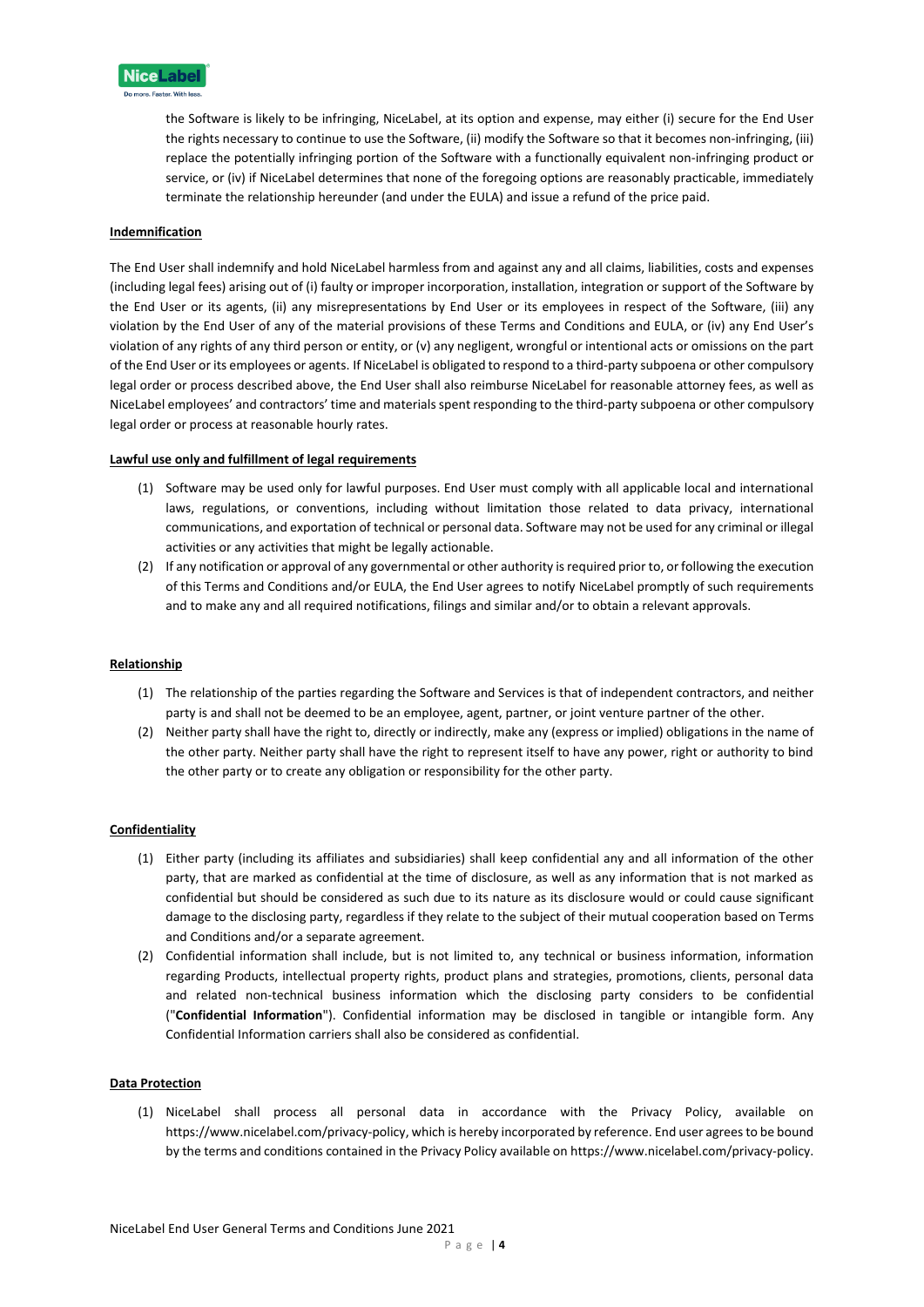

(2) As a part of the services NiceLabel shall maintain appropriate administrative, physical, and technical safeguards for the security, confidentiality and integrity of any data or information inputted, edited, authored, generated, managed, or otherwise submitted by End user or its users into End User's subscription account ("**End User Data**"). Such measures and safeguards include, but shall not be limited to, measures for preventing access, use, modification or disclosure of personal and confidential data by NiceLabel or its employees or agents except (a) for providing services and prevent or address service or technical problems, (b) to abide by the law or (c) on the basis of End User's express permit. Should End User Data include personal data (as defined in the EU Data Protection Directive 95/46/EC until 25 May 2018 and the General Data Protection Regulation (EU) 2016/679 on and from 25 May 2018 - GDPR) that is sourced from the European Economic Area (EEA), the terms of the Privacy Policy shall apply to the processing of such End user data, which is hereby incorporated by reference and at all times in compliance with the data protection laws and/or other laws of any jurisdiction that may apply to the processing of such personal data. Should End User Data include personal data (as defined in GDPR) the End User will inform NiceLabel immediately thereof and the parties will enter into a separate Data Privacy Agreement ("**DPA**").

#### **Force Majeure**

- (1) NiceLabel will not be in default or otherwise liable for any delay in or failure of its performance under the order if such delay or failure arises by any reason beyond its reasonable control, including any act of God or the common enemy or earthquakes, floods, fires, epidemics, pandemics, riots, or failures or delays in transportation or communications (each, a "Force Majeure Event"). NiceLabel will use its best efforts to mitigate and minimize any delay in the performance of the affected obligation. NiceLabel will provide written notice to the End User within 24 (twenty-four) hours of discovering such an event stating the nature and cause of the event, the anticipated delay, the actions taken or planned by NiceLabel to minimize the delay, and the timetable for implementation of such actions.
- (2) NiceLabel may propose to the End User (i) suspension of any applicable order in whole or in part for the duration of the delay; and/or (ii) extension of any order term up to the length of time of the delay.
- (3) Should a Force Majeure Event continue beyond thirty (30) days, End User may terminate any applicable Order without penalty.

#### **Final**

- (1) Except if provided otherwise in these Terms and Conditions and EULA, the End User shall not sell, assign, transfer, convey, delegate or encumber its duties and obligations hereunder, or any rights or interests hereunder to any third party without the prior written consent of NiceLabel. Any assignment in violation of the terms hereof shall be void and of no force or effect.
- (2) In no event will in case of termination of business relationship between the End user and NiceLabel (regardless the reasons for which the relationship was terminated) NiceLabel be liable to the End User or any third party, whether in contract, in tort (including negligence), in equity, or otherwise, for any pure economic loss, loss of profit, loss of business, depletion of goodwill or otherwise, in each case whether direct, indirect or consequential, or any claims for consequential compensation whatsoever (howsoever caused - whether arising for defects in the Products, breach of contract, in tort (including negligence) or otherwise).
- (3) If any provision stated herein, in whole or in part, is held to be invalid or unenforceable by a court of competent jurisdiction, then the remaining provisions will nevertheless remain in full force and effect, and the parties will negotiate in good-faith a substitute, valid and enforceable provision which most nearly reflects the parties' intent.
- (4) NiceLabel shall be entitled to modify these Terms and Conditions from time to time with prior notification to the End user. Should the End User not object to the amended Terms and Conditions within 8 days upon receipt of the notification on change, the amended Terms and Conditions shall be deemed accepted by the End User.
- (5) Neither party's failure to exercise any of its rights hereunder shall constitute or be deemed a waiver or forfeiture of any such rights.
- (6) The construction, performance and validity of these Terms and Conditions and all the disputes arising from the relationship between the parties hereunder and/or from these Terms and Conditions or in relation to these Terms and Conditions or in relation to the Software and all non-contractual obligations arising from or connected with these Terms and Conditions shall in all respects be governed by the laws as set forth in EULA.

In the event of disagreement with respect to any aspect of these provisions, the parties agree, prior to taking any unilateral action or instigating any legal proceedings, to discuss in good-faith to reach an amicable resolution, and to escalate such dispute resolution process to the appropriate members of their respective management organization who have the power